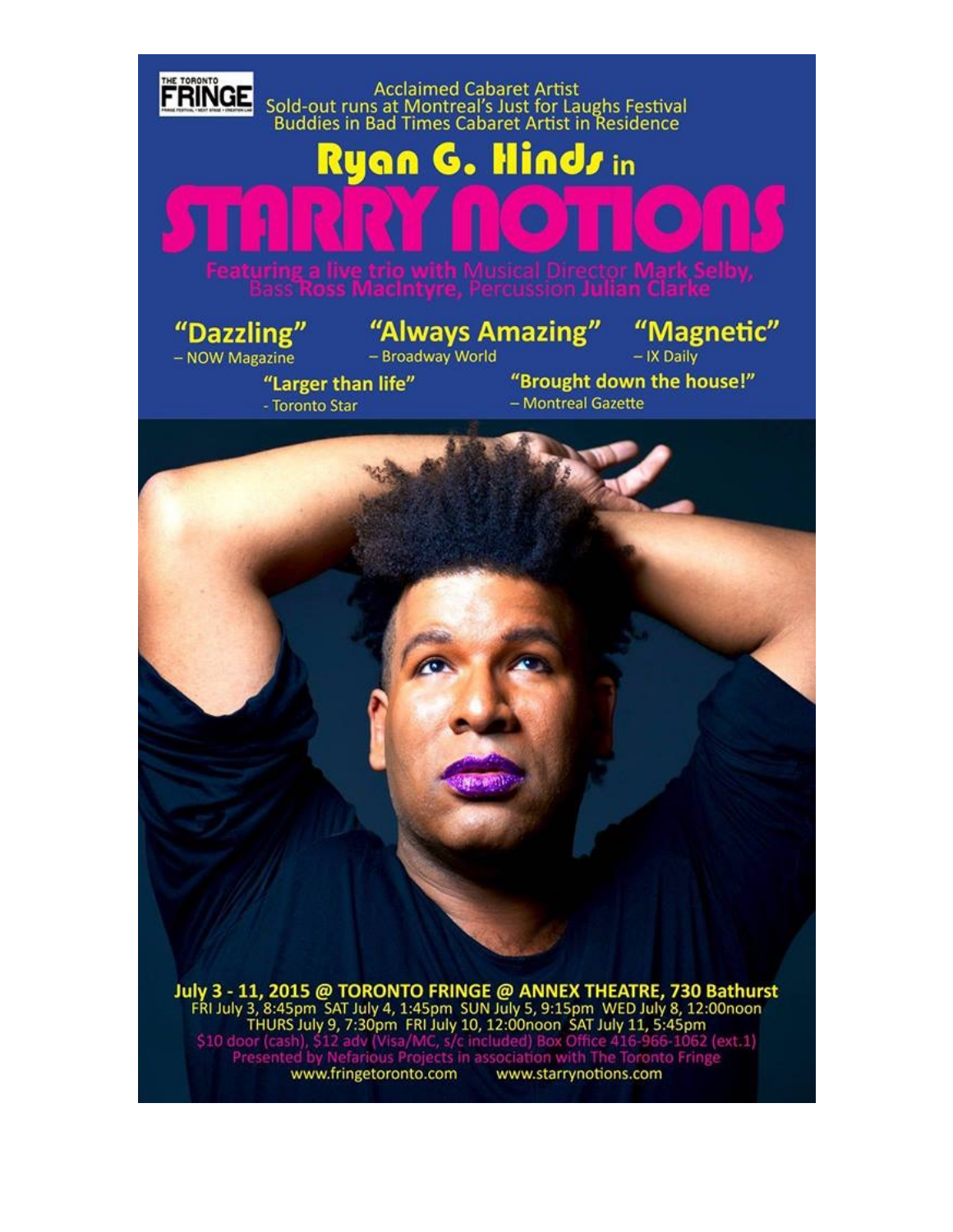**"**NNNN, Critic's Pick, Artist to Watch and Outstanding Performance. **If you feel some extra wattage emanating from the Annex Theatre this week, you can be pretty sure Hinds is inside doing his show Starry Notions. Backed by a three-peiece band, Hinds puts his endless charisma and fab sense of humour to work. The exuberant, charismatic performer is a canny artist: unique renditions and tons of star presence, providing the laughs and drama we've come to expect: Ryan G. Hinds exudes 100% star quality."** 

Glenn Sumi and Jordan Bimm, NOW MAGAZINE

**"From his first entrance to his final bow, the showman's effortless infectious charm, warmth and enthusiasm was in full effect. There are few performers more delightful than Ryan G. Hinds, one of Toronto's most beloved cabaret performers; he lit up our summer with his own unique brand of star power."**

Kelly Bedard, MY ENTERTAINMENT WORLD

**"Hinds has created a story with incredibly well chosen songs that really raises the bar and showcases his emotional and vocal range. It's piquant and surprising to the end, with excellent musicianship, in the rare tiny percentage of Fringe shows that feel fully cooked, completely rehearsed and ready for the next leap after Fringe: solid and tender, I didn't want it to be over and now there's nothing to do exhort you all to go, too, so I have other people with whom to discuss how entirely great and totally satisfying Starry Notions was in every way."** S. Bear Bergman, MOONEY ON THEATRE

**"Hinds is so hilarious, his show made me giddy. He makes a great case for the lost art of cabaret in Toronto, calling back to an era where performance was paramount; his show is the best party in town."**

Paul Livingston-Aguirre, THE GRID

**"Ryan G. Hinds is a one-of-a-kind side-splitting spectacle; clever, comical and musically wellendowed. He's magnetic and multi-talented."**

Chantal da Silva, INDECENT XPOSURE

**"The name on everybody's lips is gonna be 'Ryan'. He brought down the house with his fierce theatricality" Constitution in the constitution of the constitution in the constitution of the constitution of the constitution of the constitution of the constitution of the constitution of the constitution of the cons**